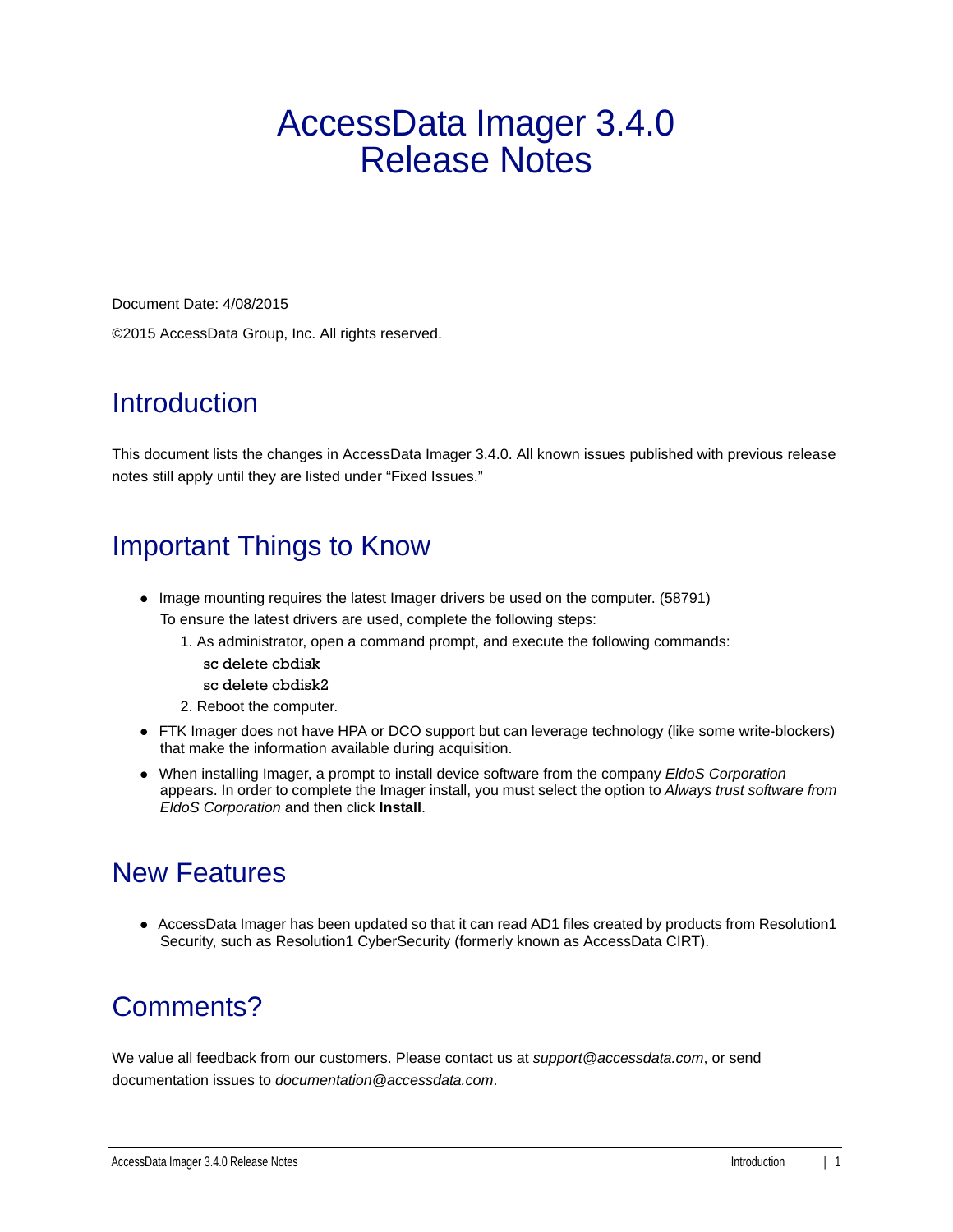## AccessData Imager 3.3.0 Release Notes

Document Date: 12/08/2014 ©2014 AccessData Group, Inc. All rights reserved.

#### **Introduction**

This document lists the changes in AccessData Imager 3.3.0. All known issues published with previous release notes still apply until they are listed under "Fixed Issues."

### Important Things to Know

- Image mounting requires the latest Imager drivers be used on the computer. (58791) To ensure the latest drivers are used, complete the following steps:
	- 1. As administrator, open a command prompt, and execute the following commands:
		- sc delete cbdisk
		- sc delete cbdisk2
	- 2. Reboot the computer.
- FTK Imager does not have HPA or DCO support but can leverage technology (like some write-blockers) that make the information available during acquisition.
- When installing Imager, a prompt to install device software from the company *EldoS Corporation*  appears. In order to complete the Imager install, you must select the option to *Always trust software from EldoS Corporation* and then click **Install**.

### Fixed Issues

When using the *Create Disk Image* option, and selecting a source that is another image file, the new image file will have the same hash value of the source file because it is a copy of the image file. If you use the *Add Evidence* option, then select an image file, and then use *Export Logical Image*, the new image file will have a unique hash value. (13767)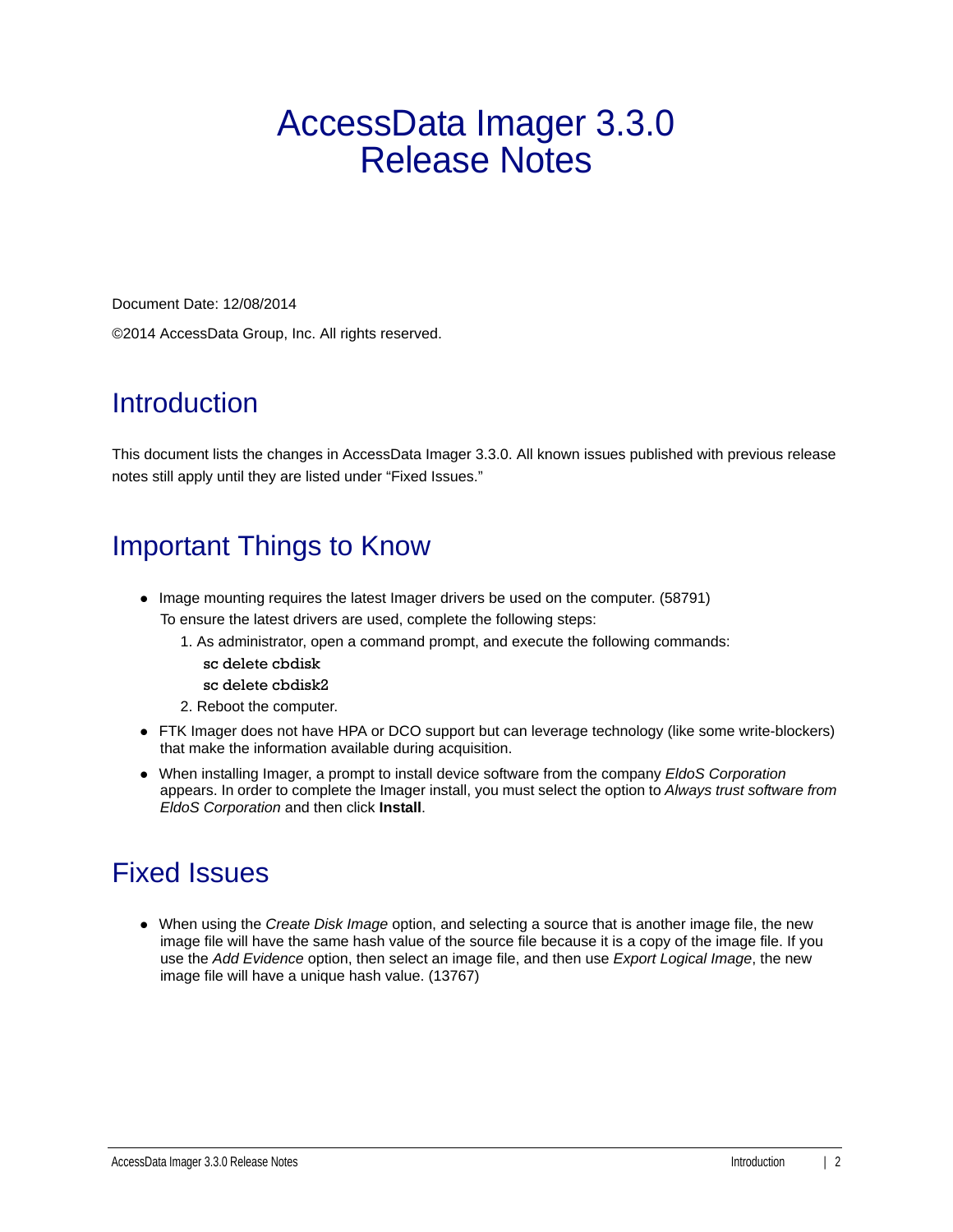## Comments?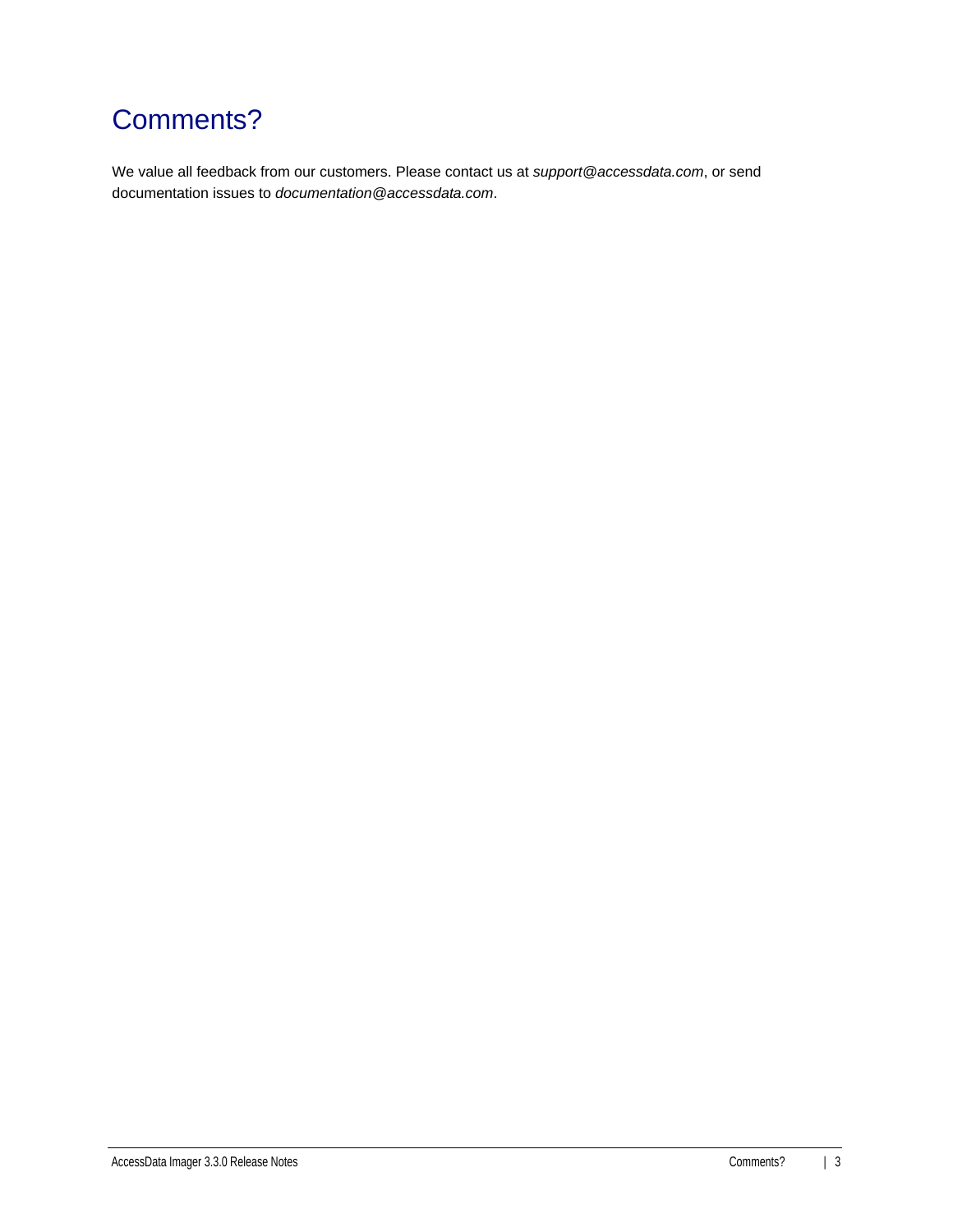## AccessData Imager 3.2.0 Release Notes

Document Date: 11/04/2014 ©2014 AccessData Group, Inc. All rights reserved.

#### **Introduction**

This document lists the changes in AccessData Imager 3.2.0. All known issues published with previous release notes still apply until they are listed under "Fixed Issues."

#### Important Things to Know

- Image mounting requires the latest Imager drivers be used on the computer. (58791) To ensure the latest drivers are used, complete the following steps:
	- 1. As administrator, open a command prompt, and execute the following commands:
		- sc delete cbdisk
		- sc delete cbdisk2
	- 2. Reboot the computer.
- FTK Imager does not have HPA or DCO support but can leverage technology (like some write-blockers) that make the information available during acquisition.
- When installing Imager, a prompt to install device software from the company *EldoS Corporation*  appears. In order to complete the Imager install, you must select the option to *Always trust software from EldoS Corporation* and then click **Install**.

### Fixed Issues

• Hard links parsed from an HFS+ system now display correctly in Imager. (13767)

### Comments?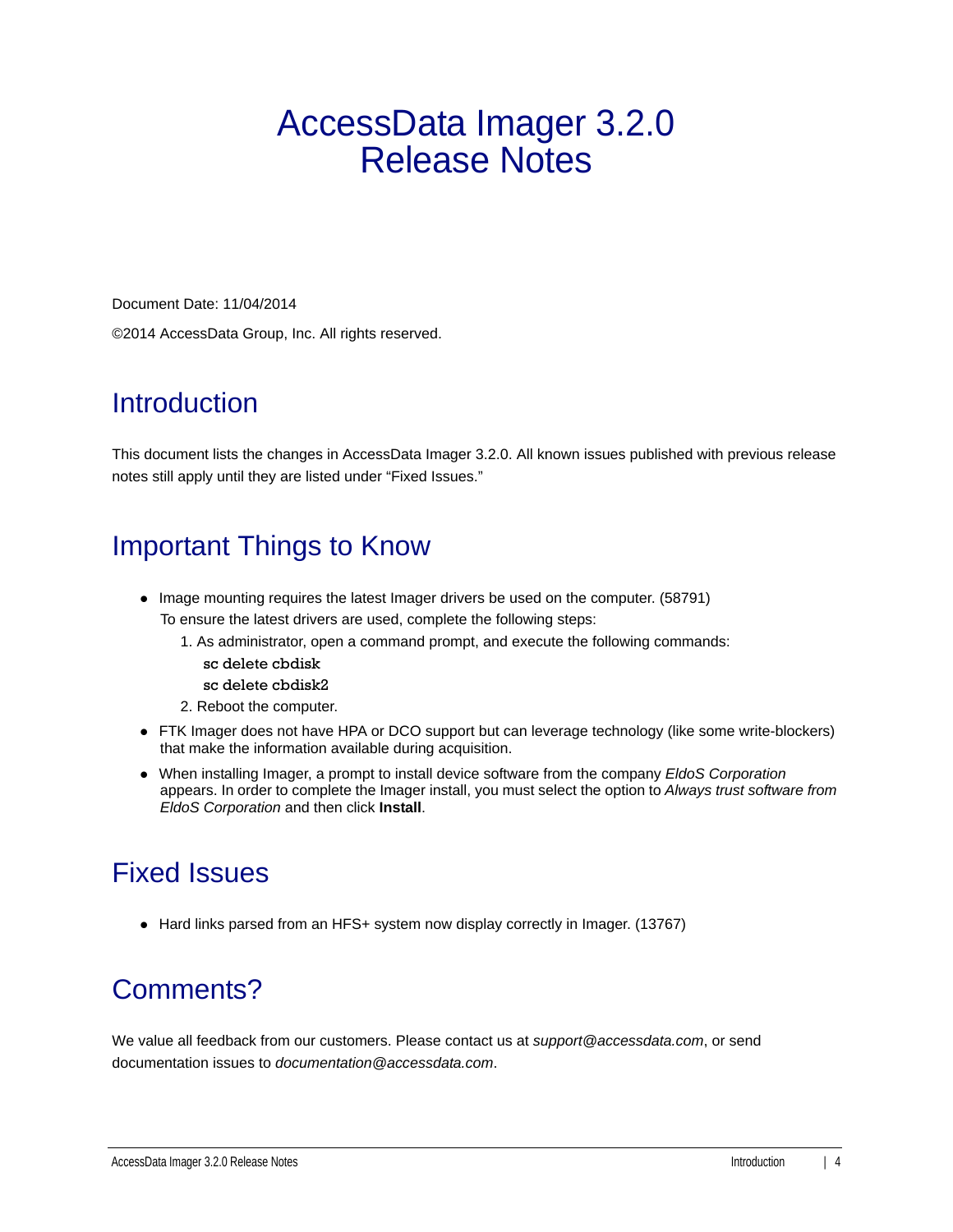## AccessData Imager 3.1.5 Release Notes

Document Date: 06/20/2013 ©2014 AccessData Group, Inc. All rights reserved.

#### **Introduction**

This document lists the changes in AccessData Imager 3.1.5. All known issues published with previous release notes still apply until they are listed under "Fixed Issues."

#### Important Things to Know

- Image mounting requires the latest Imager drivers be used on the computer. (58791) In order to ensure the latest are used, do the following:
	- 1. As administrator, open a command prompt, and execute the following commands:
		- sc delete cbdisk
		- sc delete cbdisk2
	- 2. Reboot the computer.
- AccessData FTK Imager does not have HPA support but can leverage technology (like some writeblockers) that make the information available during acquisition.
- AccessData: FTK Imager does not have DCO support but can leverage technology (like some writeblockers) that make the information available during acquisition.

### New and Improved

The following are enhancements:

You can now create an image of WIndows 8/8.1 computers.

### Fixed Issues

When running Imager on a Windows 8 computer, and mounting an ISO, the mounted ISO will now be displayed in the list. (32105)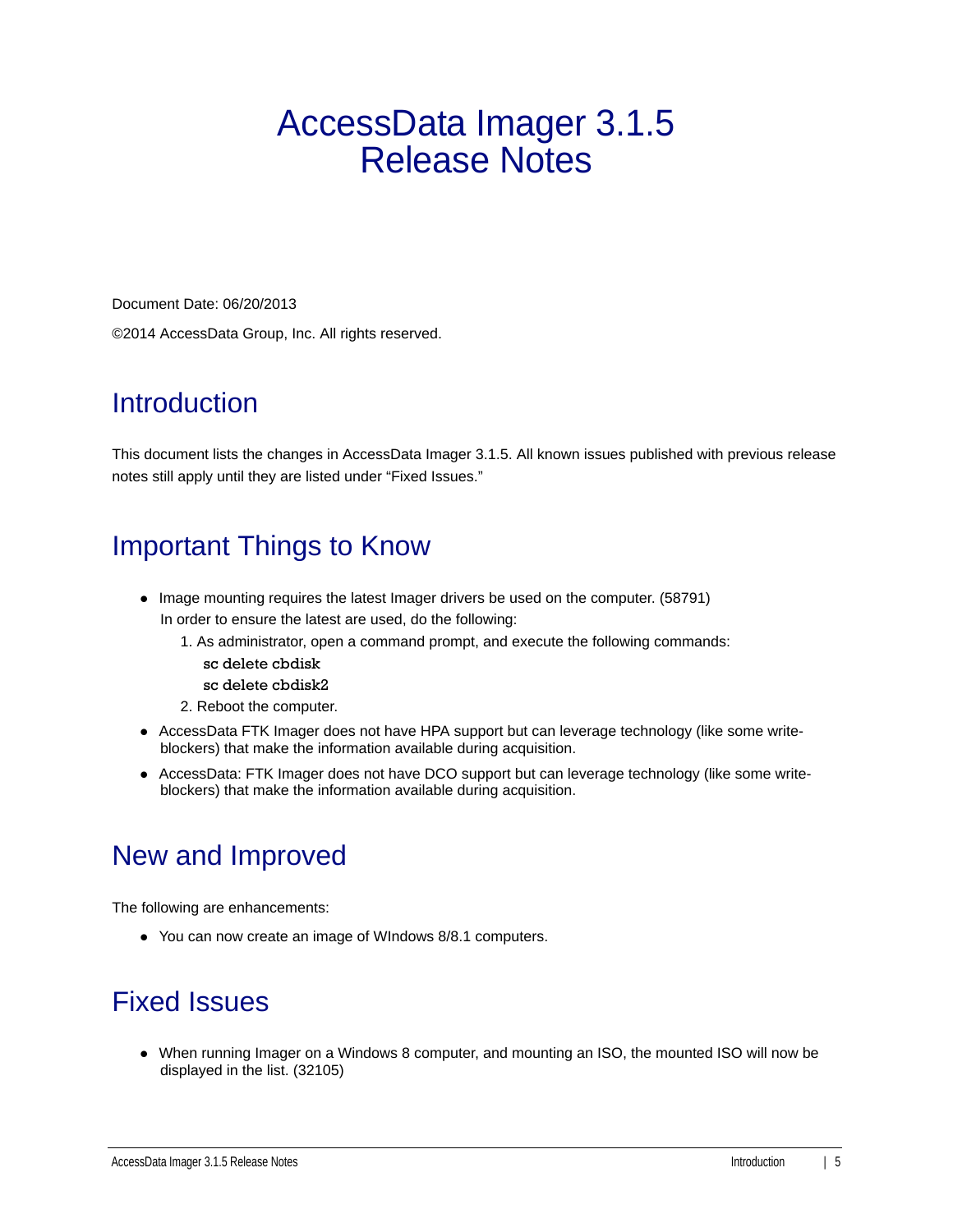## Comments?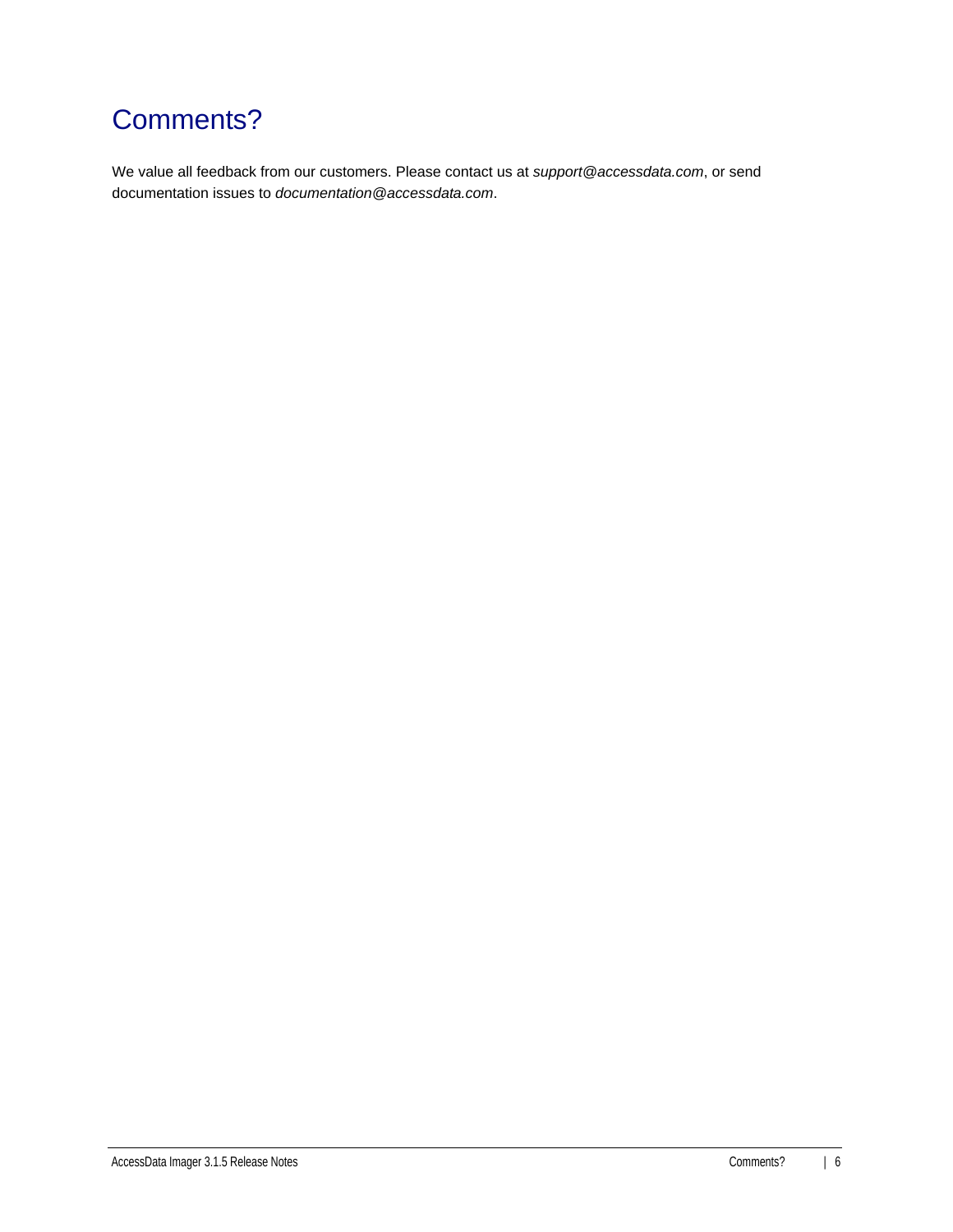## AccessData Imager 3.1.4 Release Notes

Document Date: 11/21/2013 ©2013 AccessData Group, Inc. All rights reserved.

#### **Introduction**

This document lists the changes in AccessData Imager 3.1.4. All known issues published with previous release notes still apply until they are listed under "Fixed Issues."

#### Important Things to Know

- Image mounting requires the latest Imager drivers be used on the computer. (58791) In order to ensure the latest are used, do the following:
	- 1. As administrator, open a command prompt, and execute the following commands:
		- sc delete cbdisk
		- sc delete cbdisk2
	- 2. Reboot the computer.
- AccessData FTK Imager does not have HPA support but can leverage technology (like some writeblockers) that make the information available during acquisition.
- AccessData: FTK Imager does not have DCO support but can leverage technology (like some writeblockers) that make the information available during acquisition.

### New and Improved

The following are enhancements:

- **Support for Microsoft Resilient File System (MS ReFS)** The Microsoft Resilient File System (ReFS) found in Windows 8 and Windows Server 2012 is now supported.
- **Support of Tableau-created files** Opening 'incomplete' Tableau-created E01 files is now supported.
- **Support for Encase Lx01 image files** Lx01 files are now supported.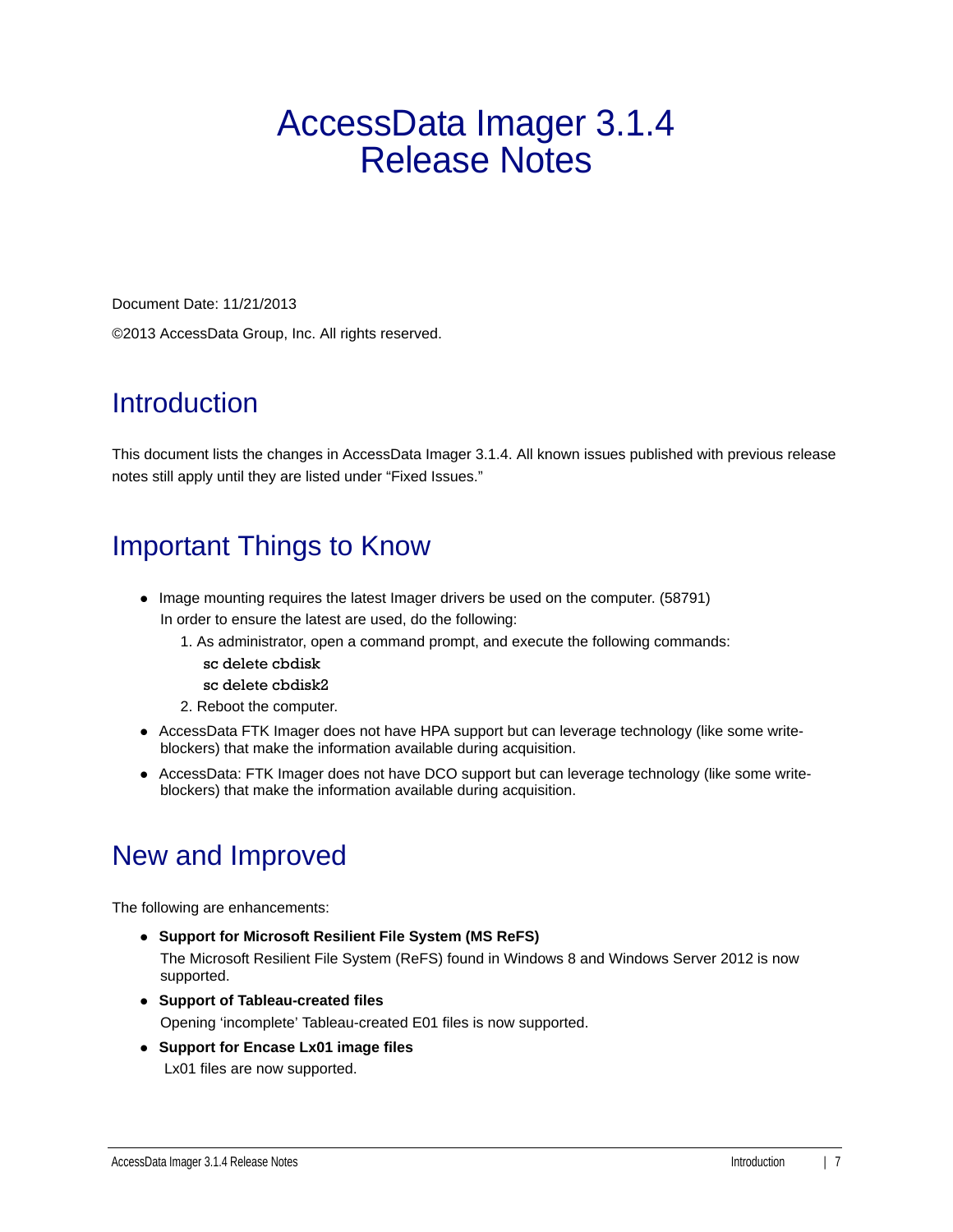#### Fixed Issues

- NTFS support has been enhanced so the MFT is now used to build the file tree, not relying on \$I30s directory indexes which may be corrupt. (24868)
- Fixed the issue that caused L01 files to be shown as a single byte file. (28498)

#### Known Issues

When running Imager on a Windows 8 computer, and mounting an ISO, the mounted ISO will not be displayed in the list. (32105)

#### Comments?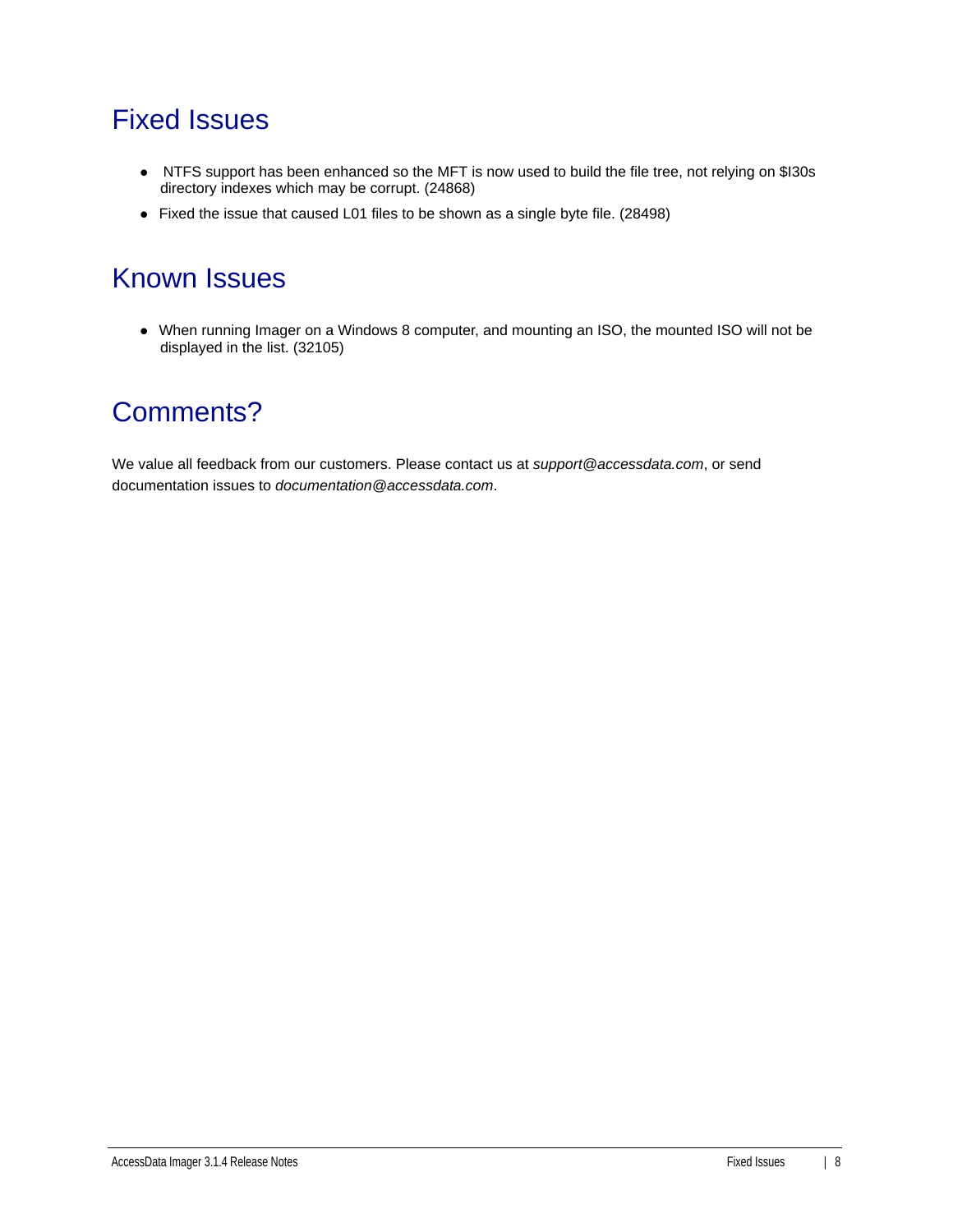## AccessData Imager 3.1.3 Release Notes

Document Date: 6/13/2013

©2013 AccessData Group, Inc. All rights reserved.

### Introduction

This document lists the changes in AccessData Imager 3.1.3. All known issues published with previous release notes still apply until they are listed under "Fixed Issues."

## Important Things to Know

- Image mounting requires the latest Imager drivers be used on the computer. (58791) In order to ensure the latest are used, do the following:
	- 1. As administrator, open a command prompt, and execute the following commands:
		- sc delete cbdisk
		- sc delete cbdisk2
	- 2. Reboot the computer.
- AccessData FTK Imager does not have HPA support but can leverage technology (like some writeblockers) that make the information available during acquisition.
- AccessData: FTK Imager does not have DCO support but can leverage technology (like some writeblockers) that make the information available during acquisition.

## New and Improved

The following are enhancements:

**Destination Spanning**

When creating an image, you can now specify secondary locations to be used if the first location fills up.

- **Enhanced Features for Command-line Imager**
	- You can now capture the RAM of a target computer
	- You can now capture the Pagefile contents of the target computer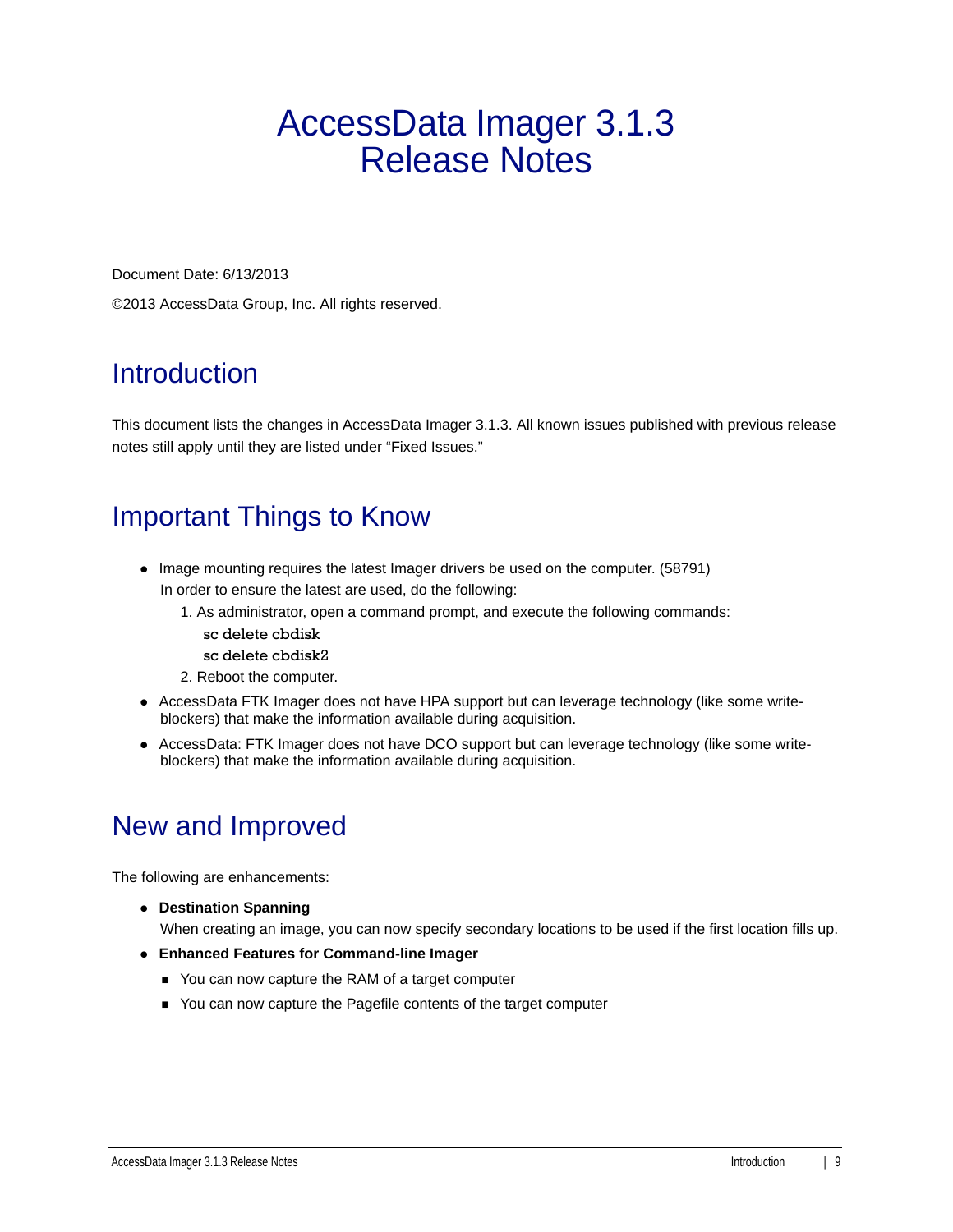#### Known Issues

For imager CLI, if you type ftkimager.exe and press enter, you get an error rather than getting the command-line help.

You can access the help by typing ftkimager.exe -help. (23007)

#### Comments?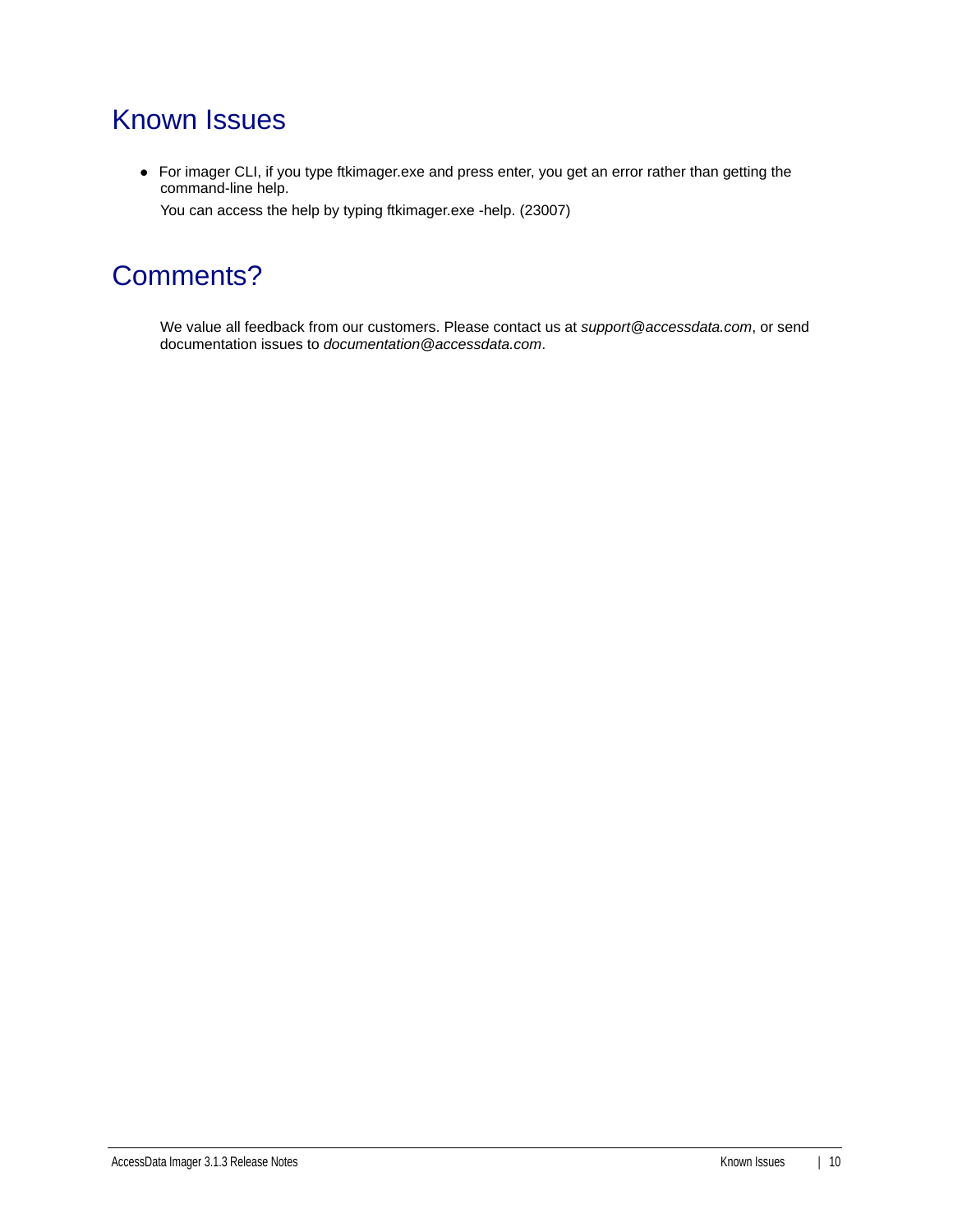## AccessData Imager 3.1.2 Release Notes

Document Date: 2/25/2013

©2013 AccessData Group, LLC All rights reserved.

### Introduction

This document lists the changes in AccessData Imager 3.1.2. All known issues published with previous release notes still apply until they are listed under "Fixed Issues."

## Important Things to Know

- Image mounting requires the latest Imager drivers be used on the computer. (58791) In order to ensure the latest are used, do the following:
	- 1. As administrator, open a command prompt, and execute the following commands:
		- sc delete cbdisk
		- sc delete cbdisk2
	- 2. Reboot the computer.
- AccessData FTK Imager does not have HPA support but can leverage technology (like some writeblockers) that make the information available during acquisition.
- AccessData: FTK Imager does not have DCO support but can leverage technology (like some writeblockers) that make the information available during acquisition.

### New and Improved

The following are enhancements:

• Improved the detection and handling of corrupt \$I30 index allocations.

### Known Issues

• There are no new known issues in this release.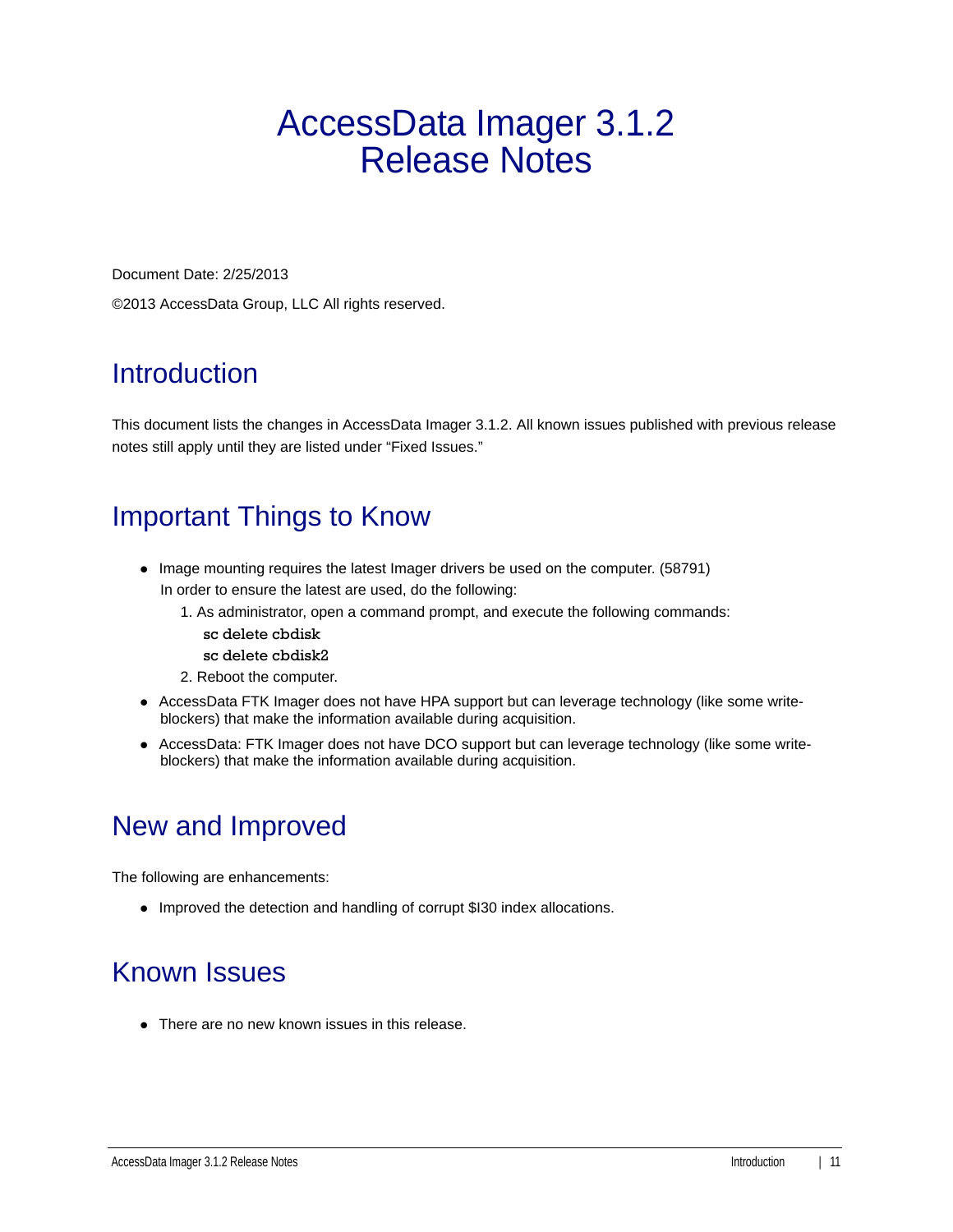## AccessData Imager 3.1.1 Release Notes

Document Date: 9/6/2012

©2012 AccessData Group, LLC All rights reserved.

## Introduction

This document lists the changes in AccessData Imager 3.1.1. All known issues published with previous release notes still apply until they are listed under "Fixed Issues."

## New and Improved

The following are enhancements:

- FTK Imager now supports creating, reading, and verifying E01 files of drives greater than 2TB
- CLI Imager now supports creating and verifying E01 files of drives greater than 2TB.
- When performing a memory capture, you can now do the following:
	- $\blacksquare$  Include the pagefile
	- Save the memory capture as an AD1 file

### Fixed Issues

The following issues have been fixed:

• Imager will now attempt to read exFAT file system images even if there is a slight disparity between the sector count of the volume and the exFAT partition information. Before, if any disparity existed, it would detect that the image had an invalid volume boot record, and it would not attempt to read the image. (69587)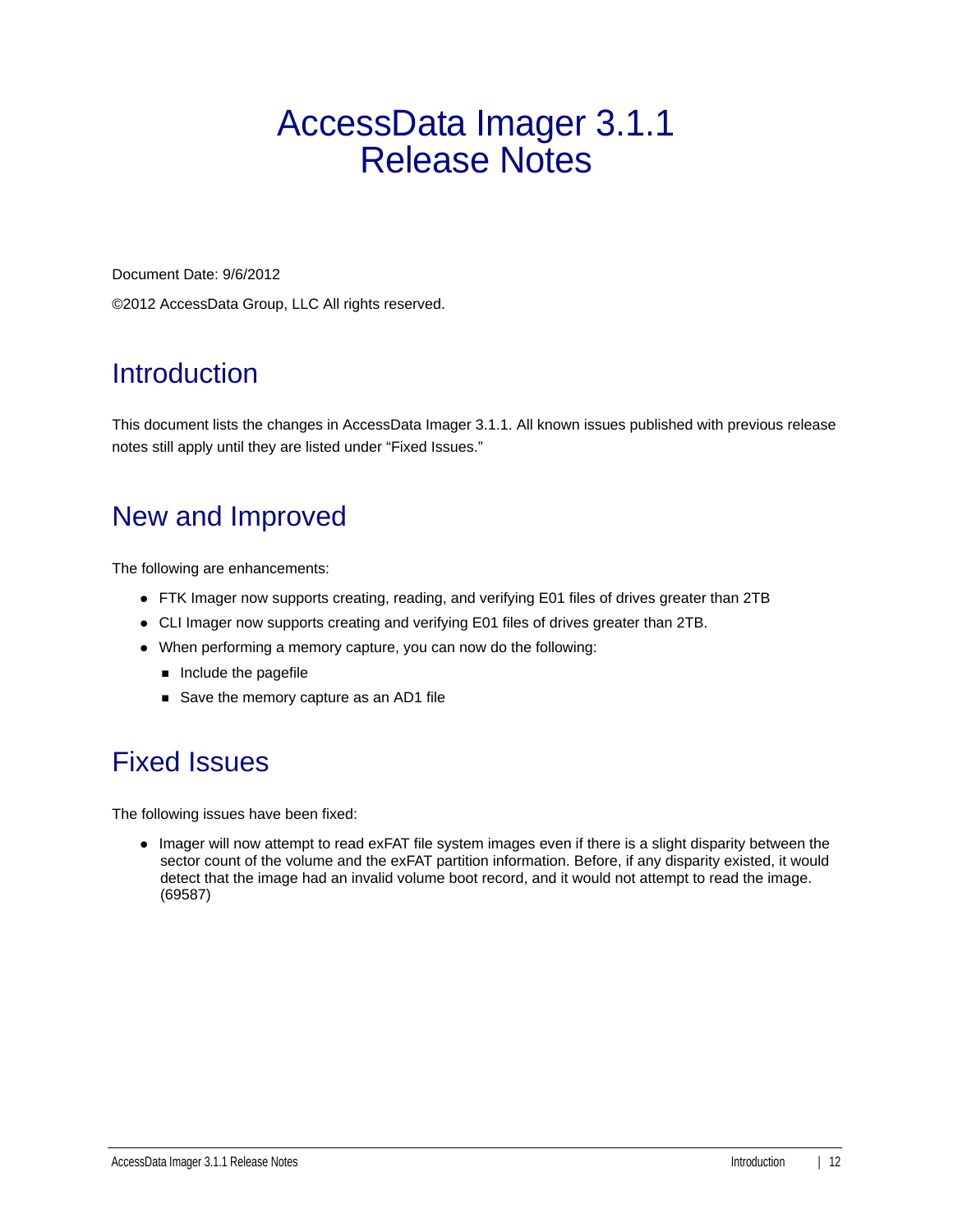### Important Things to Know

- Image mounting requires the latest Imager drivers be used on the computer. (58791) In order to ensure the latest are used, do the following:
	- 1. As administrator, open a command prompt, and execute the following commands: sc delete cbdisk
		- sc delete cbdisk2
	- 2. Reboot the computer.

#### Known Issues

There are no new known issues in this release.

## Comments?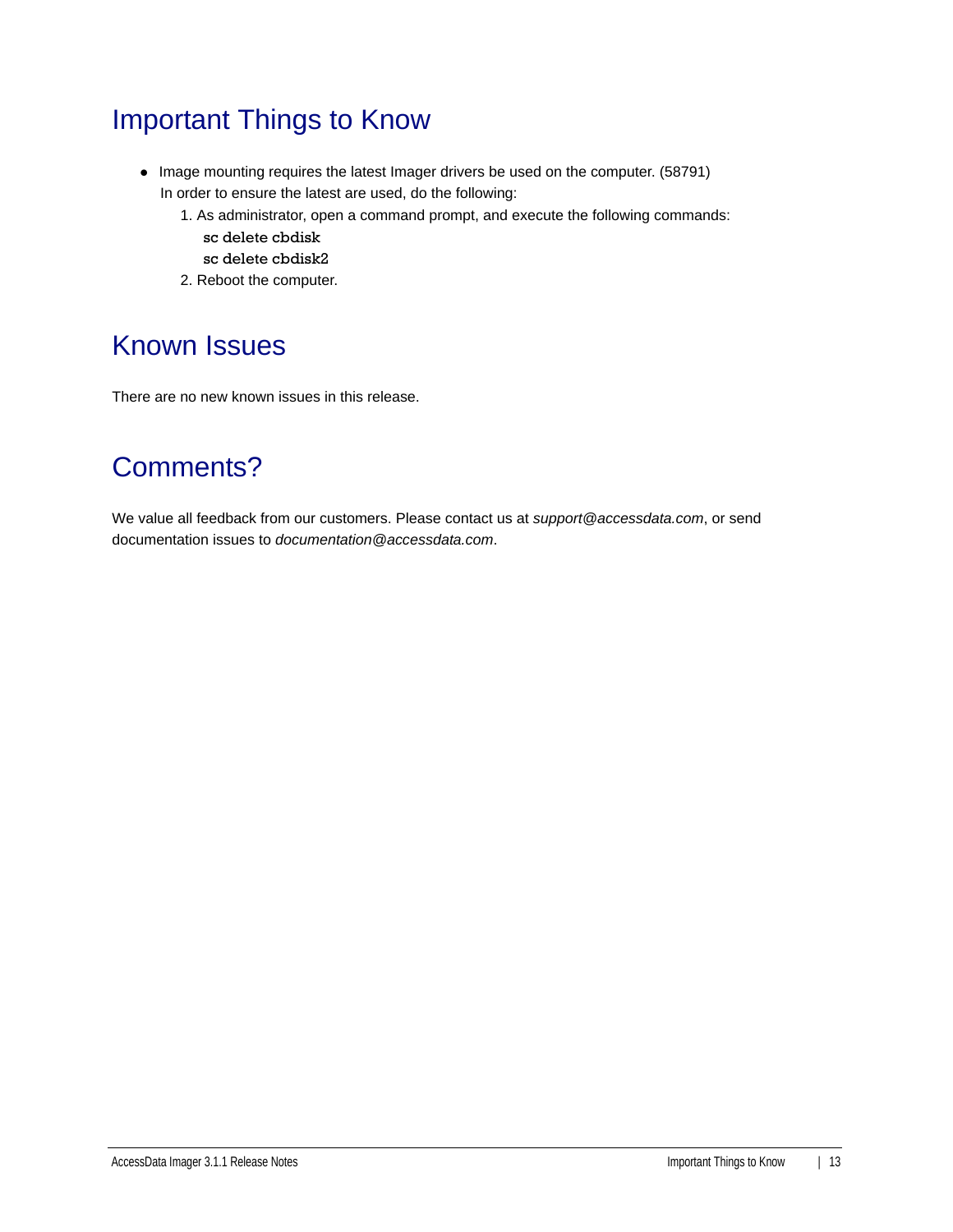## AccessData FTK Imager 3.1.0 Release Notes

#### **Introduction**

This document lists the bug fixes for AccessData Imager 3.1.0. All known issues published with previous release notes still apply until they are listed under "Fixed Issues."

#### New and Improved

The following is an enhancement:

- There is a new option in FTK Imager's File menu to Decrypt AD1 Images. (56793)
- EFS Encryption detections now return a message when the encryption is not found as well as when it is found. (57849)

#### Fixed Issues

The following issues have been fixed:

- Fixed an issue where the Content Viewer in Imager would not preview files if Internet Explorer 9 was installed. (59339)
- Fixed an issue where a .csv file was not created for CDFS images when the "Create directory listings of all files in the image after they are created" is marked. (60895)
- Fixed an issue where creating a directory listing of a system containing exFAT crashes Imager. (59228)
- Fixed an issue where a .TXT file was not being generated after using the ADEncrypt utility. (56726)
- Removed a non-functioning button from the Imager toolbar. (57815)
- The progress bar in the File > Verify dialog has been updated to provide better feedback. (54920)

#### Known Issues

The following items are known issues:

- When mounting an image to a drive, it may be possible to inadvertently choose a mapped drive that is already consumed and unavailable. If this occurs FTK does not change the mapped drive. To work around this, in Windows make sure that the drive letter that you choose to map for mounting the image is free before you select it. (57539)
- Image mounting does not work in FTK or Imager if the agent is installed on that machine. (58791)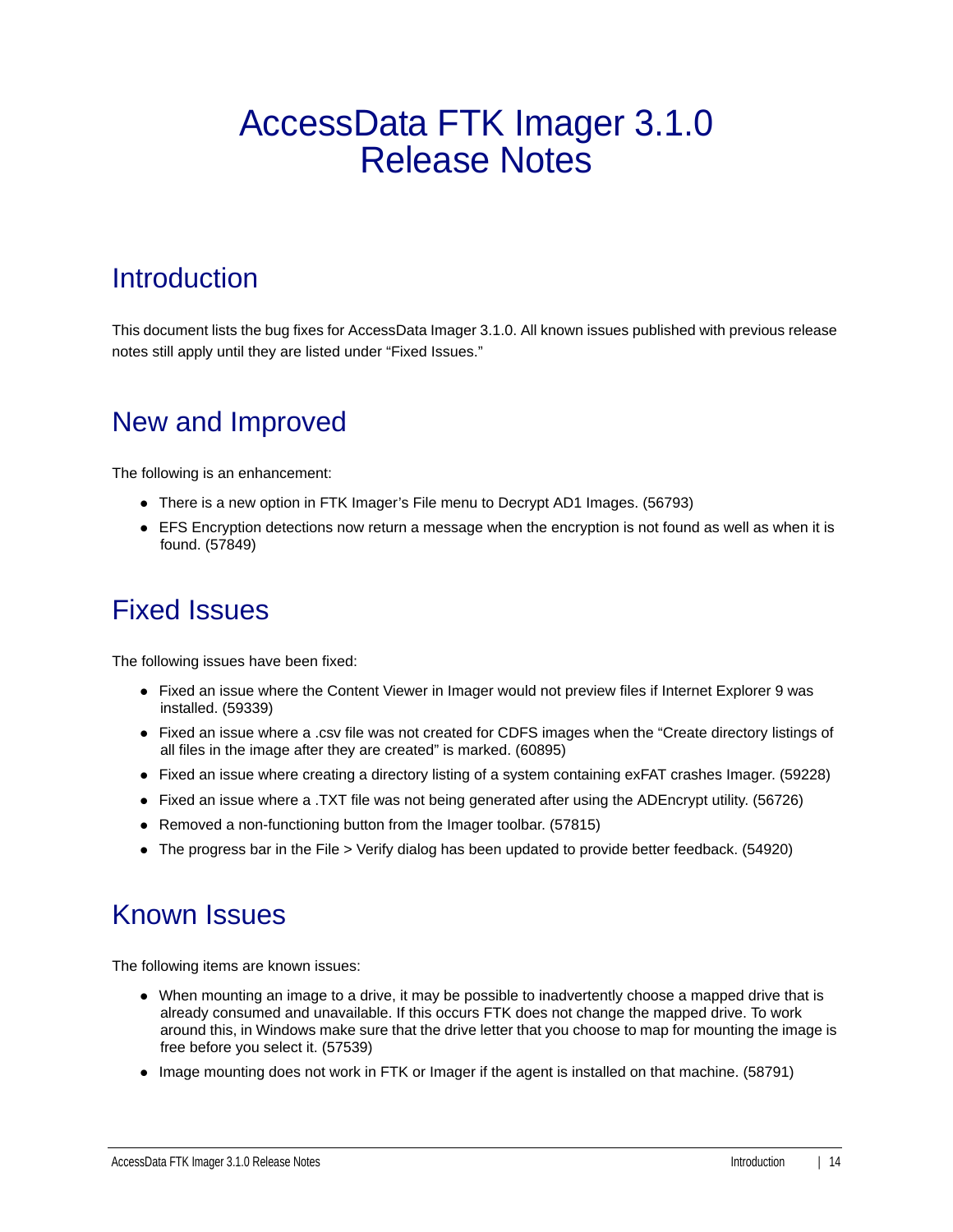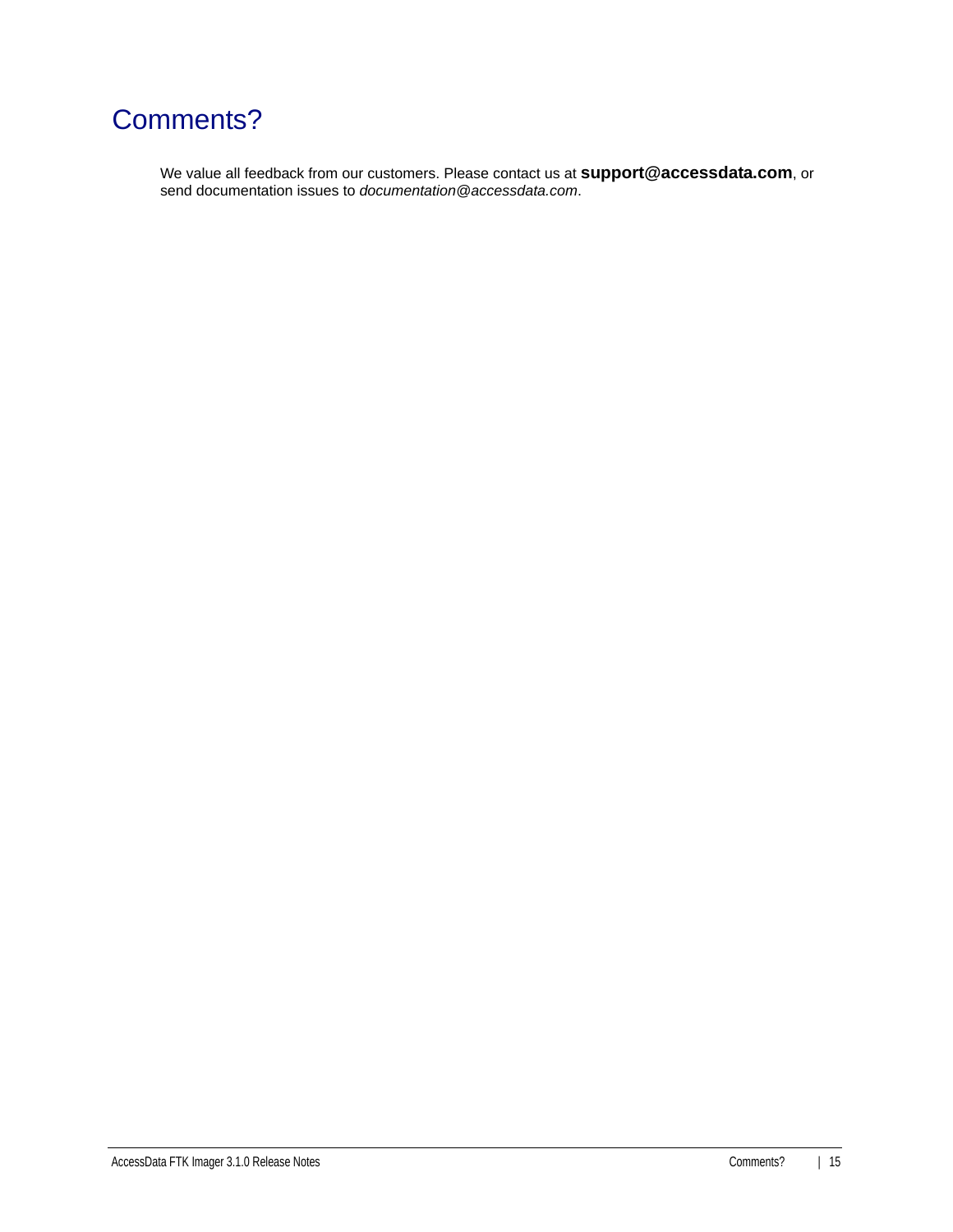# Imager 3.0.1 Release Notes

#### **Introduction**

These release notes apply to AccessData FTK Imager 3.0.1.

### New and Improved

• Added support for AD Encrypted images.

## Bug Fixes

Fixed a problem where an exported directory listing included a size column, but no size data was populated in the column cells. (17425)

## Comments?